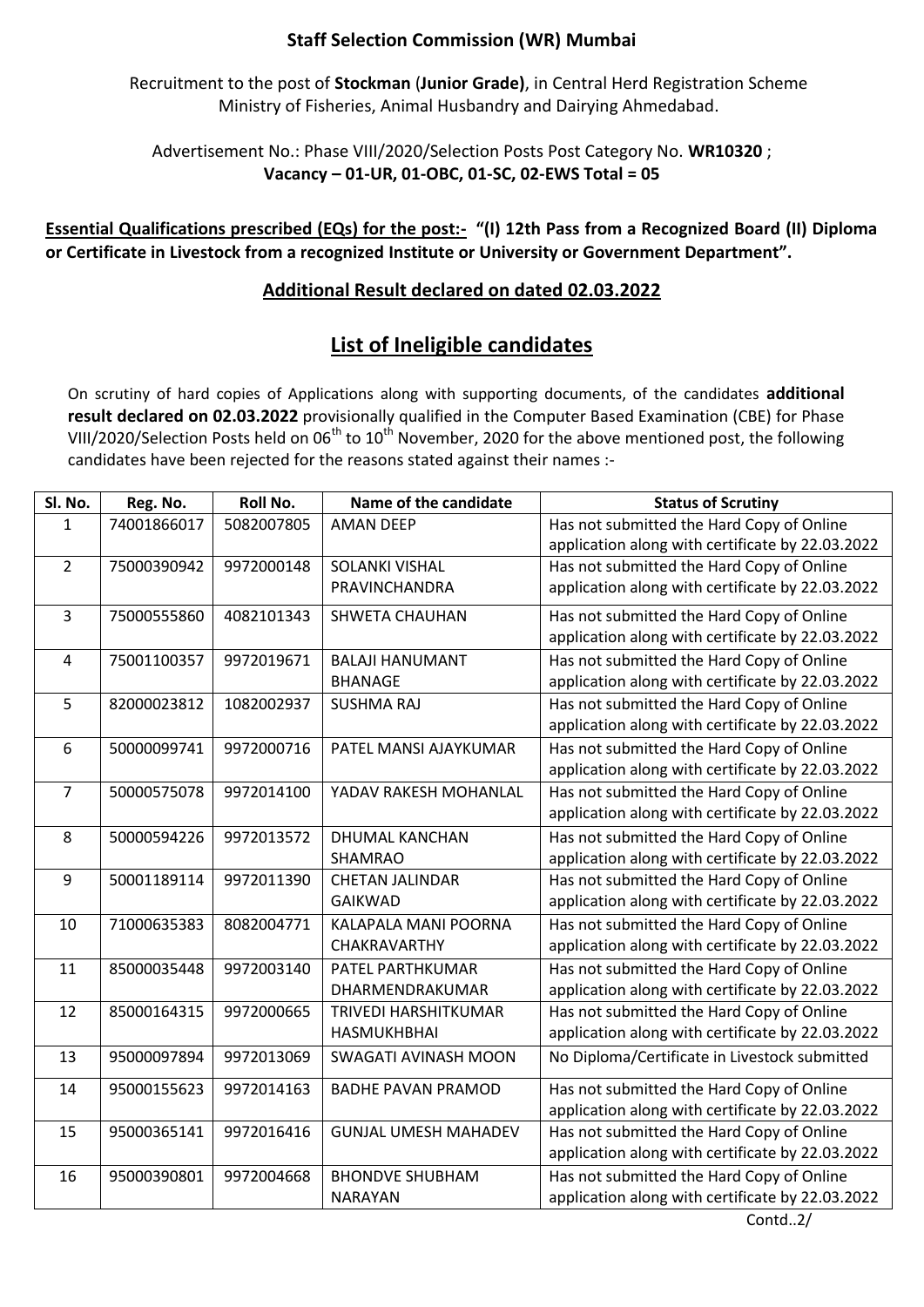| Sl. No. | Reg. No.    | Roll No.   | Name of the candidate                 | <b>Status of Scrutiny</b>                        |
|---------|-------------|------------|---------------------------------------|--------------------------------------------------|
| 17      | 50001177688 | 9972000609 | KAPURIYA MOHITKUMAR                   | Has not submitted the Hard Copy of Online        |
|         |             |            | MAGANBHAI                             | application along with certificate by 22.03.2022 |
| 18      | 92000128077 | 5082029908 | <b>ANKIT SHARMA</b>                   | Has not submitted the Hard Copy of Online        |
|         |             |            |                                       | application along with certificate by 22.03.2022 |
| 19      | 50001583814 | 9972001230 | <b>VALA DIVYARAJSINH</b>              | Has not submitted the Hard Copy of Online        |
|         |             |            | <b>BRIJRAJSINH</b>                    | application along with certificate by 22.03.2022 |
| 20      | 50001638228 | 9972002604 | <b>BHATT JAYKUMAR</b>                 | Has not submitted the Hard Copy of Online        |
|         |             |            | <b>MANISHBHAI</b>                     | application along with certificate by 22.03.2022 |
| 21      | 91000286816 | 8082010948 | <b>G AKHILA</b>                       | No Diploma/Certificate in Livestock submitted    |
| 22      | 72000901696 | 5082040462 | <b>KISHAN SINGH</b>                   | Has not submitted the Hard Copy of Online        |
|         |             |            |                                       | application along with certificate by 22.03.2022 |
| 23      | 74001101066 | 2082007412 | <b>AMARJEET GARERI</b>                | Has not submitted the Hard Copy of Online        |
|         |             |            |                                       | application along with certificate by 22.03.2022 |
| 24      | 95000008048 | 9972003868 | MANSURI ANAS RAFIKBHAI                | Has not submitted the Hard Copy of Online        |
|         |             |            |                                       | application along with certificate by 22.03.2022 |
| 25      | 81000140866 | 8082014609 | <b>BELLAM RAMGOPAL</b>                | Has not submitted the Hard Copy of Online        |
|         |             |            |                                       | application along with certificate by 22.03.2022 |
| 26      | 92000586759 | 5082038517 | HIMANSHU KUMAWAT                      | Has not submitted the Hard Copy of Online        |
|         |             |            |                                       | application along with certificate by 22.03.2022 |
|         |             |            |                                       |                                                  |
| 27      | 95000106562 | 9972010980 | NIKALJE MUKESH RAMESH                 | No Diploma/Certificate in Livestock submitted    |
| 28      | 92000194680 | 5082041330 | NEELAM JAGRAWAL                       | No Diploma/Certificate in Livestock submitted    |
| 29      | 50000767794 | 9972013939 | PALLAVI DADA PURANE                   | Has not submitted the Hard Copy of Online        |
|         |             |            |                                       | application along with certificate by 22.03.2022 |
| 30      | 73001046896 | 1082204018 | PRATIKSHA GUPTA                       | Has not submitted the Hard Copy of Online        |
|         |             |            |                                       | application along with certificate by 22.03.2022 |
| 31      | 73002025245 | 5082007395 | <b>SUNDER PAL</b>                     | Has not submitted the Hard Copy of Online        |
|         |             |            |                                       | application along with certificate by 22.03.2022 |
| 32      | 50000776665 | 9972012679 | PANDHARE DHIRAJ BABAN                 | Has not submitted the Hard Copy of Online        |
|         |             |            |                                       | application along with certificate by 22.03.2022 |
| 33      | 95000450786 | 9972002353 | DAVE SMIT BHUPESHKUMAR                | Has not submitted the Hard Copy of Online        |
|         |             |            |                                       | application along with certificate by 22.03.2022 |
| 34      | 75001151925 | 4082500080 | NARENDRA KUMAR DUBE                   | No Diploma/Certificate in Livestock submitted    |
| 35      | 50000745819 | 5082005669 | <b>SARITA CHAUDHARY</b>               | Has not submitted the Hard Copy of Online        |
|         |             |            |                                       | application along with certificate by 22.03.2022 |
| 36      | 50000558482 | 9972014413 | THITE MOHINI RAMDAS                   | Has not submitted the Hard Copy of Online        |
|         |             |            |                                       | application along with certificate by 22.03.2022 |
| 37      | 10000780095 | 3082004646 | <b>JOSFIN V JOY</b>                   | Has not submitted the Hard Copy of Online        |
|         |             |            |                                       | application along with certificate by 22.03.2022 |
| 38      | 50001084026 | 9972004642 | PRASAD PIYUSHKUMAR                    | Has not submitted the Hard Copy of Online        |
|         |             |            | <b>SUNIL</b>                          | application along with certificate by 22.03.2022 |
| 39      | 50000091801 | 9972000201 | <b>CHAUHAN AESHA</b>                  | Has not submitted the Hard Copy of Online        |
|         |             |            | NILESHBHAI                            | application along with certificate by 22.03.2022 |
| 40      | 40000711592 | 2082021774 | PRAGATI PRIYADARSHINI<br><b>NAYAK</b> | No Diploma/Certificate in Livestock submitted    |
| 41      | 50001188425 | 9972001727 | SHAH KARAN MILEEN                     | Has not submitted the Hard Copy of Online        |
|         |             |            |                                       | application along with certificate by 22.03.2022 |
| 42      | 75001520687 | 9972008021 | <b>CHATURVEDI JYOTI</b>               | Has not submitted the Hard Copy of Online        |
|         |             |            | INDRAGOPAL                            | application along with certificate by 22.03.2022 |
|         |             |            |                                       |                                                  |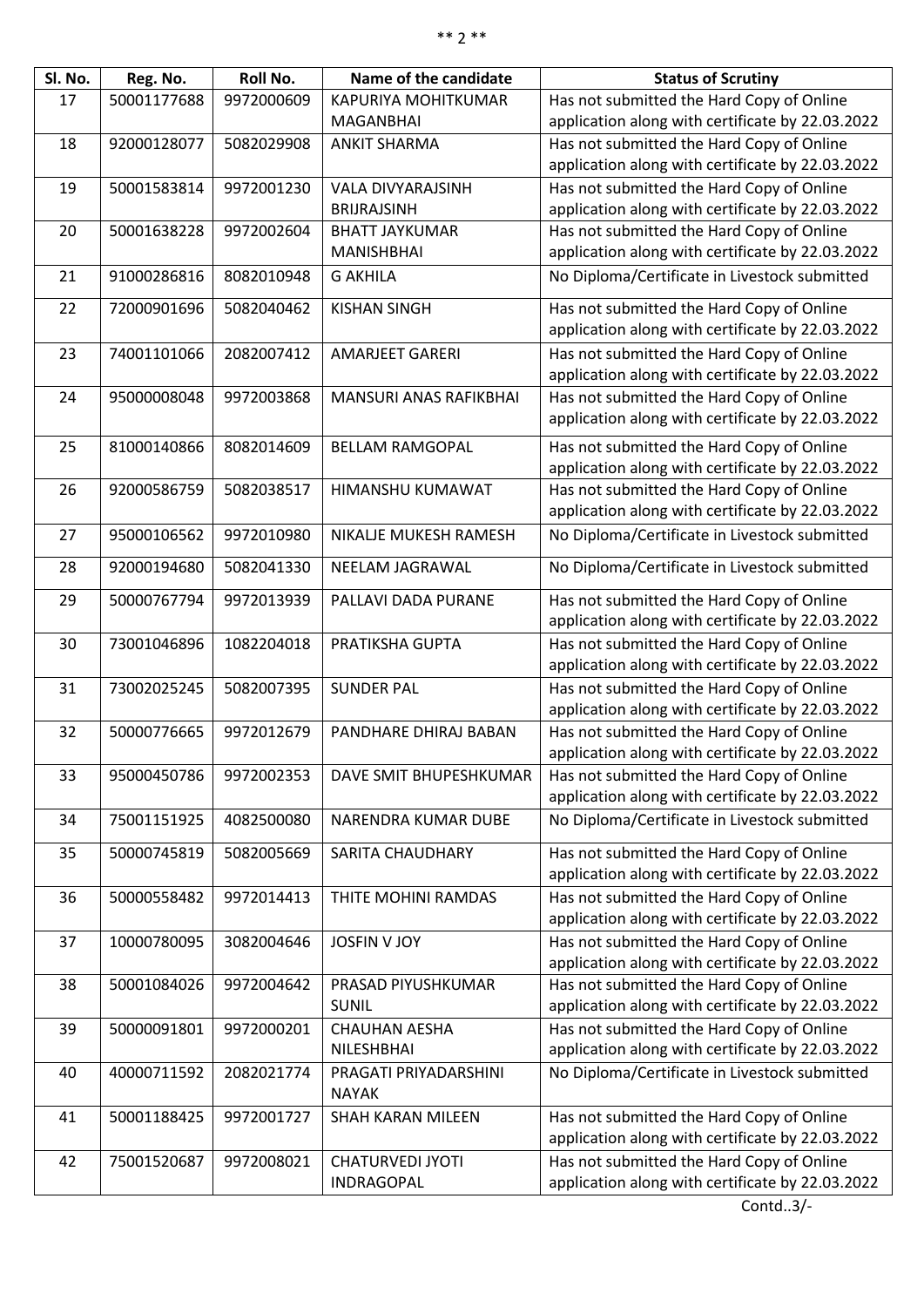| Sl. No. | Reg. No.    | Roll No.   | Name of the candidate          | <b>Status of Scrutiny</b>                                                                     |
|---------|-------------|------------|--------------------------------|-----------------------------------------------------------------------------------------------|
| 43      | 50000082215 | 9972000363 | <b>BHAVSAR SHUBHAM</b>         | Has not submitted the Hard Copy of Online                                                     |
|         |             |            | RAJENDRAPRASAD                 | application along with certificate by 22.03.2022                                              |
| 44      | 95000032990 | 9972002364 | <b>KETUL DIPAK NIKHARE</b>     | Has not submitted the Hard Copy of Online                                                     |
|         |             |            |                                | application along with certificate by 22.03.2022                                              |
| 45      | 85000145228 | 9972001566 | VAGHELA YOGESHKUMAR            | Has not submitted the Hard Copy of Online                                                     |
|         |             |            | <b>JAYANTIBHAI</b>             | application along with certificate by 22.03.2022                                              |
| 46      | 95000134364 | 9972009225 | <b>MESHRAM PIYUSH</b>          | Has not submitted the Hard Copy of Online                                                     |
|         |             |            | <b>DEVENDRA</b>                | application along with certificate by 22.03.2022                                              |
| 47      | 50000275355 | 9972012908 | <b>ASHISH VISHWNATH</b>        | Has not submitted the Hard Copy of Online                                                     |
|         |             |            | <b>GODBOLE</b>                 | application along with certificate by 22.03.2022                                              |
| 48      | 10000346442 | 8082003014 | THOTA VINODKUMAR               | Has not submitted the Hard Copy of Online                                                     |
|         |             |            |                                | application along with certificate by 22.03.2022                                              |
|         |             |            |                                |                                                                                               |
| 49      | 95000116306 | 9972018304 | GAIKWAD PRIYANKA KERBA         | Has not submitted the Hard Copy of Online                                                     |
|         |             |            |                                | application along with certificate by 22.03.2022                                              |
| 50      | 93000270378 | 1082406550 | <b>RANJEET SONKAR</b>          | Has not submitted the Hard Copy of Online                                                     |
|         |             |            |                                | application along with certificate by 22.03.2022                                              |
| 51      | 92000072299 | 5082029867 | ANUPAMA KUMARI                 | Has not submitted the Hard Copy of Online<br>application along with certificate by 22.03.2022 |
|         |             |            |                                |                                                                                               |
| 52      | 95000458842 | 9972009097 | <b>VRUSHABH MILIND GHARDE</b>  | Has not submitted the Hard Copy of Online                                                     |
|         |             |            |                                | application along with certificate by 22.03.2022                                              |
| 53      | 50000694172 | 9972012915 | <b>SHRIDHAR GAJANAN</b>        | Has not submitted the Hard Copy of Online                                                     |
|         |             |            | <b>DHAWALE</b>                 | application along with certificate by 22.03.2022                                              |
| 54      | 50000721231 | 9972002237 | SANTOSH MALLAH                 | Has not submitted the Hard Copy of Online                                                     |
|         |             |            |                                | application along with certificate by 22.03.2022                                              |
| 55      | 50000898173 | 9972004775 | SHIROLE AJAY DILBHAR           | Has not submitted the Hard Copy of Online                                                     |
|         |             |            |                                | application along with certificate by 22.03.2022                                              |
| 56      | 72000750675 | 5082033466 | <b>MOHIT PALIWAL</b>           | Has not submitted the Hard Copy of Online                                                     |
|         |             |            |                                | application along with certificate by 22.03.2022                                              |
| 57      | 72000025436 | 5082042945 | PRAMOD KUMAR JANGIR            | Has not submitted the Hard Copy of Online                                                     |
|         |             |            |                                | application along with certificate by 22.03.2022                                              |
| 58      | 95000024793 | 9972003480 | SONERA PARTH DHIRUBHAI         | Not eligible as per User Department EQ                                                        |
|         |             |            |                                | clarification                                                                                 |
| 59      | 94000694711 | 2082009038 | <b>ANIMESH KAYAL</b>           | Has not submitted the Hard Copy of Online                                                     |
|         |             |            |                                | application along with certificate by 22.03.2022                                              |
| 60      | 50000887670 | 9972001011 | <b>BUHECHA DEEP ASHVINBHAI</b> | Has not submitted the Hard Copy of Online                                                     |
|         |             |            |                                | application along with certificate by 22.03.2022                                              |
| 61      | 91000073835 | 8082015252 | KARMANKAR KAPIL BODHI          | Has not submitted the Hard Copy of Online                                                     |
|         |             |            |                                | application along with certificate by 22.03.2022                                              |
| 62      | 30000064658 | 1082301814 | <b>RAVI KUMAR</b>              | Has not submitted the Hard Copy of Online                                                     |
|         |             |            |                                | application along with certificate by 22.03.2022                                              |
| 63      | 95000048978 | 9972018671 | PRANAV SUBHASH LONARE          | Has not submitted the Hard Copy of Online                                                     |
|         |             |            |                                | application along with certificate by 22.03.2022                                              |
| 64      | 20000936191 | 5082033437 | <b>MANISH KHATRI</b>           | Has not submitted the Hard Copy of Online                                                     |
|         |             |            |                                | application along with certificate by 22.03.2022                                              |
| 65      | 95000366806 | 9972000883 | CHAUHAN PRUTHVIRAJ             | Has not submitted the Hard Copy of Online                                                     |
|         |             |            | <b>CHINUBHAI</b>               | application along with certificate by 22.03.2022                                              |
| 66      | 50001056906 | 9972001709 | PARMAR TARIKA                  | Has not submitted the Hard Copy of Online                                                     |
|         |             |            | <b>BHARATBHAI</b>              | application along with certificate by 22.03.2022                                              |
| 67      | 50000298851 | 9972000932 | AKASH KISMATKUMAR              | Has not submitted the Hard Copy of Online                                                     |
|         |             |            | <b>BANKER</b>                  | application along with certificate by 22.03.2022                                              |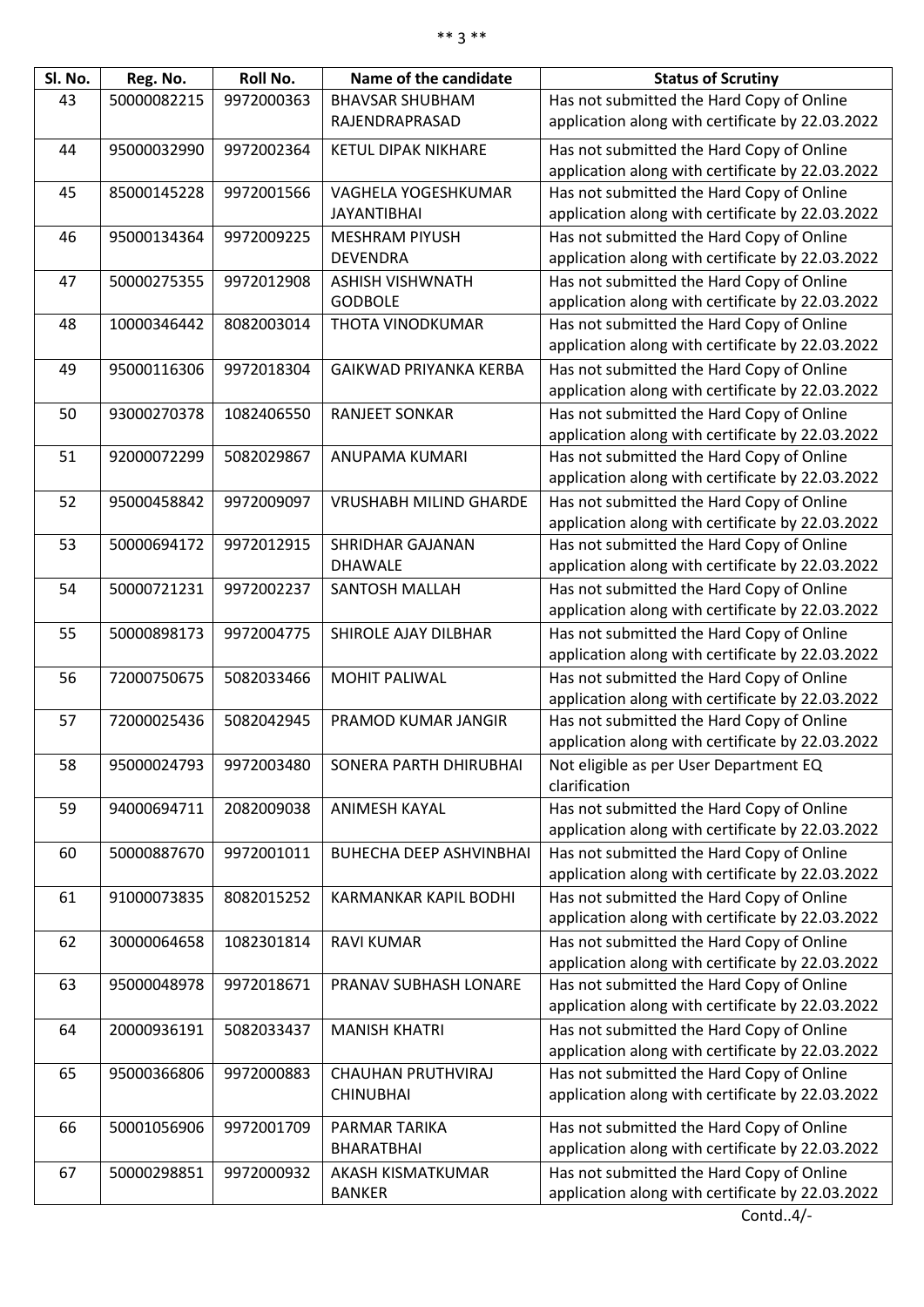| Sl. No. | Reg. No.    | Roll No.   | Name of the candidate             | <b>Status of Scrutiny</b>                        |
|---------|-------------|------------|-----------------------------------|--------------------------------------------------|
| 68      | 94000125337 | 5082027409 | <b>SHWETA ROHILLA</b>             | Has not submitted the Hard Copy of Online        |
|         |             |            |                                   | application along with certificate by 22.03.2022 |
| 69      | 50001561279 | 9972017305 | HONRAO VAIBHAV VIJAY              | Has not submitted the Hard Copy of Online        |
|         |             |            |                                   | application along with certificate by 22.03.2022 |
| 70      | 75000235448 | 9972019092 | <b>BAJARE VISHAL VISHNU</b>       | Has not submitted the Hard Copy of Online        |
|         |             |            |                                   | application along with certificate by 22.03.2022 |
| 71      | 75000333209 | 4082900886 | <b>HEMADRI</b>                    | Has not submitted the Hard Copy of Online        |
|         |             |            |                                   | application along with certificate by 22.03.2022 |
| 72      | 50001282550 | 9972000698 | SURANI PARVEZ AMIRBHAI            | Has not submitted the Hard Copy of Online        |
|         |             |            |                                   | application along with certificate by 22.03.2022 |
| 73      |             |            |                                   | Has not submitted the Hard Copy of Online        |
|         | 50001376871 | 9972013462 | <b>BADHE AKSHADA SHRIKANT</b>     |                                                  |
|         |             |            |                                   | application along with certificate by 22.03.2022 |
| 74      | 75001015222 | 9972008178 | <b>KARANJKHELE SAGAR</b>          | Has not submitted the Hard Copy of Online        |
|         |             |            | SHIVAJI                           | application along with certificate by 22.03.2022 |
| 75      | 71000009440 | 9972010866 | <b>IYENGAR SRICHARAN</b>          | Has not submitted the Hard Copy of Online        |
|         |             |            | VIJAYKUMAR                        | application along with certificate by 22.03.2022 |
| 76      | 75000223538 | 9972018188 | <b>SAWANT KISHOR</b>              | Has not submitted the Hard Copy of Online        |
|         |             |            | <b>DAMODHAR</b>                   | application along with certificate by 22.03.2022 |
| 77      | 85000160426 | 9972015388 | ANIRUDH ANANTRAO                  | Has not submitted the Hard Copy of Online        |
|         |             |            | KULKARNI                          | application along with certificate by 22.03.2022 |
| 78      | 95000687071 | 9972012820 | <b>RAUT DIGVIJAY DILIP</b>        | Has not submitted the Hard Copy of Online        |
|         |             |            |                                   | application along with certificate by 22.03.2022 |
| 79      | 95000281911 | 9972000419 | <b>RAJPUT UNNATI</b>              | Has not submitted the Hard Copy of Online        |
|         |             |            |                                   | application along with certificate by 22.03.2022 |
| 80      | 30001374692 | 1082601140 | <b>AKSHIT KUMAR</b>               | Has not submitted the Hard Copy of Online        |
|         |             |            |                                   | application along with certificate by 22.03.2022 |
| 81      | 50001245644 | 9972002993 | <b>SABHANI PRINCE</b>             | Has not submitted the Hard Copy of Online        |
|         |             |            | <b>GHANSHYAMBHAI</b>              | application along with certificate by 22.03.2022 |
| 82      | 50001385725 | 9972013797 | DIPAK NANDKUMAR KADAM             | Has not submitted the Hard Copy of Online        |
|         |             |            |                                   | application along with certificate by 22.03.2022 |
| 83      | 75000566649 | 9972000706 | <b>VALA KUMARSINH</b>             | Has not submitted the Hard Copy of Online        |
|         |             |            | <b>DOLATSINH</b>                  | application along with certificate by 22.03.2022 |
| 84      | 50001585104 | 9972011598 | SATISHKUMAR                       | Has not submitted the Hard Copy of Online        |
|         |             |            | RAMPRAKASH SHIRAL                 | application along with certificate by 22.03.2022 |
| 85      | 85000004243 | 9972002844 | <b>MALEK MOHAMMEDSOAIB</b>        | Has not submitted the Hard Copy of Online        |
|         |             |            | MAKSUDMIYA                        | application along with certificate by 22.03.2022 |
| 86      | 50000910623 | 9972021189 | PAWAR AISHWARYA                   | Has not submitted the Hard Copy of Online        |
|         |             |            | <b>SUBHASH</b>                    | application along with certificate by 22.03.2022 |
| 87      | 75000741432 | 9972015271 | DANGE SHIVANAND KISHAN            | Has not submitted the Hard Copy of Online        |
|         |             |            |                                   | application along with certificate by 22.03.2022 |
|         |             |            |                                   |                                                  |
| 88      | 50001578601 | 9972000653 | SHUBHAM MANAHARLAL<br><b>DAVE</b> | Has not submitted the Hard Copy of Online        |
|         |             |            |                                   | application along with certificate by 22.03.2022 |
| 89      | 94000643502 | 2082020607 | <b>HARIHAR PATNAIK</b>            | Has not submitted the Hard Copy of Online        |
|         |             |            |                                   | application along with certificate by 22.03.2022 |
| 90      | 50001227815 | 9972003497 | <b>PANOT PRAKASH</b>              | Has not submitted the Hard Copy of Online        |
|         |             |            | NATVARLAL                         | application along with certificate by 22.03.2022 |
| 91      | 50000321263 | 9972021043 | <b>VAISHALI SURESH KAUTKAR</b>    | Has not submitted the Hard Copy of Online        |
|         |             |            |                                   | application along with certificate by 22.03.2022 |
| 92      | 95000245416 | 9972015401 | SUNIL KESHAVRAO KARHALE           | Has not submitted the Hard Copy of Online        |
|         |             |            |                                   | application along with certificate by 22.03.2022 |

Contd..5/-